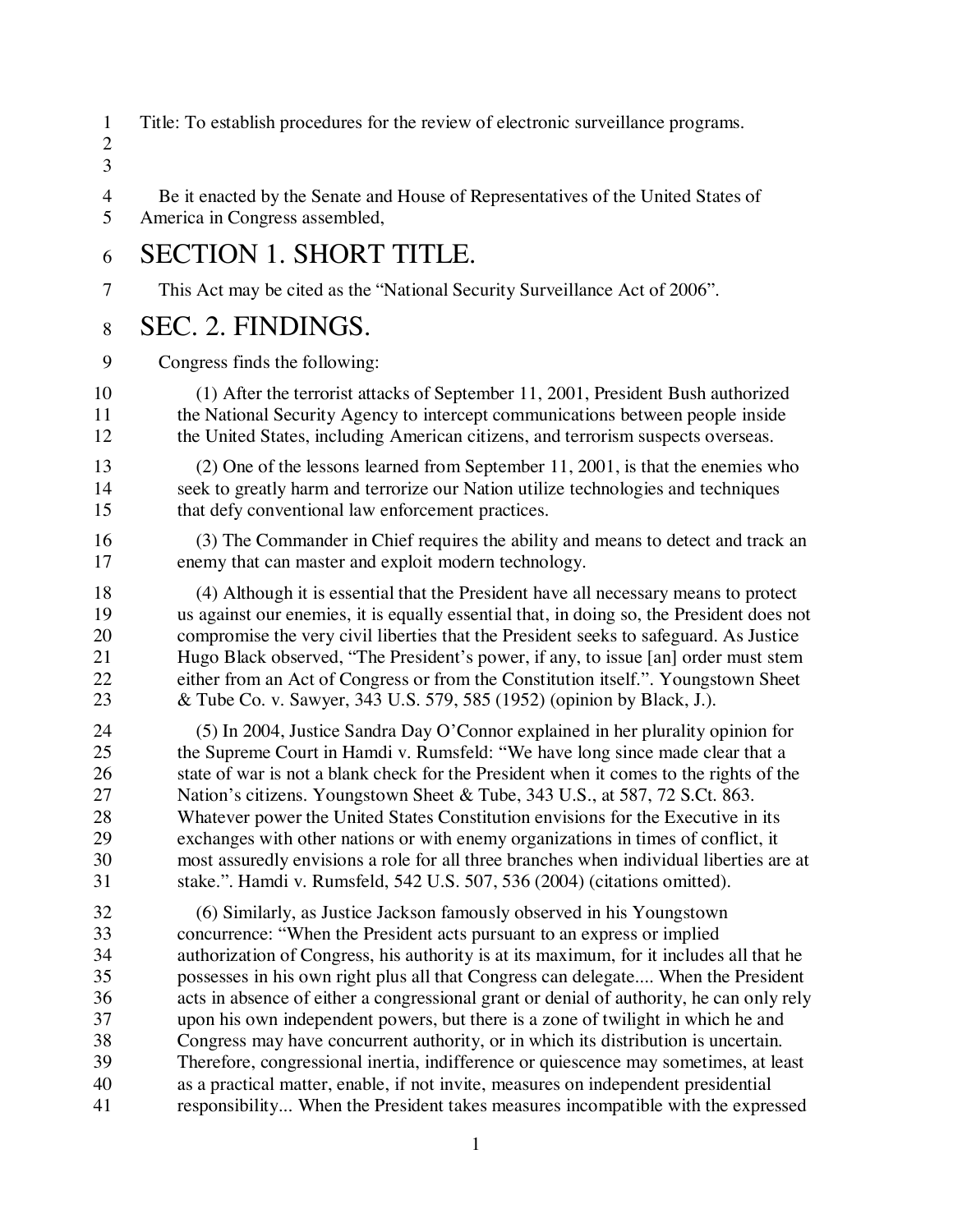| $\mathbf{1}$             | or implied will of Congress, his power is at its lowest ebb, for then he can rely only   |
|--------------------------|------------------------------------------------------------------------------------------|
| $\mathbf{2}$             | upon his own constitutional powers minus any constitutional powers of Congress           |
| 3                        | over the matter. Courts can sustain exclusive Presidential control in such a case only   |
| $\overline{\mathcal{A}}$ | by disabling the Congress from acting upon the subject.". Youngstown Sheet &             |
| 5                        | Tube Co. v. Sawyer, 343 U.S. 579, 635–38 (1952) (Jackson, J., concurring).               |
| 6                        | (7) The Constitution provides Congress with broad powers of oversight over               |
| $\overline{7}$           | national security and foreign policy, under article I, section 8 of the Constitution of  |
| 8                        | the United States, which confers on Congress numerous powers, including the              |
| 9                        | powers-                                                                                  |
| 10                       | (A) "To declare War, grant Letters of Marque and Reprisal, and make Rules                |
| 11                       | concerning Captures on Land and Water";                                                  |
| 12                       | (B) "To raise and support Armies";                                                       |
| 13                       | (C) "To provide and maintain a Navy";                                                    |
| 14                       | (D) "To make Rules for the Government and Regulation of the land and                     |
| 15                       | naval Forces";                                                                           |
| 16                       | (E) "To provide for calling forth the Militia to execute the Laws of the                 |
| 17                       | Union, suppress Insurrections and repel Invasions"; and                                  |
| 18                       | (F) "To provide for organizing, arming, and disciplining the Militia, and for            |
| 19                       | governing such Part of them as may be employed in the Service of the United              |
| 20                       | States".                                                                                 |
| 21                       | (8) It is in our Nation's best interest for Congress to use its oversight power to       |
| 22                       | establish a system to ensure that electronic surveillance programs do not infringe on    |
| 23                       | the constitutional rights of Americans, while at the same time making sure that the      |
| 24                       | President has all the powers and means necessary to detect and track our enemies.        |
| 25                       | (9) While Attorney General Alberto Gonzales explained that the executive branch          |
| 26                       | reviews the electronic surveillance program of the National Security Agency every        |
| 27                       | 45 days to ensure that the program is not overly broad, it is the belief of Congress     |
| 28                       | that approval and supervision of electronic surveillance programs should be              |
| 29                       | conducted outside of the executive branch, by the Article III court established under    |
| 30                       | section 103 of the Foreign Intelligence Surveillance Act of 1978 (50 U.S.C. 1803). It    |
| 31                       | is also the belief of Congress that it is appropriate for an Article III court to pass   |
| 32                       | upon the constitutionality of electronic surveillance programs that may implicate the    |
| 33                       | rights of Americans.                                                                     |
| 34                       | (10) The Foreign Intelligence Surveillance Court is the proper court to approve          |
| 35                       | and supervise classified electronic surveillance programs because it is adept at         |
| 36                       | maintaining the secrecy with which it was charged and it possesses the requisite         |
| 37                       | expertise and discretion for adjudicating sensitive issues of national security.         |
| 38                       | (11) In 1975, then-Attorney General Edward Levi, a strong defender of executive          |
| 39                       | authority, testified that in times of conflict, the President needs the power to conduct |
| 40                       | long-range electronic surveillance and that a foreign intelligence surveillance court    |
| 41                       | should be empowered to issue special warrants in these circumstances.                    |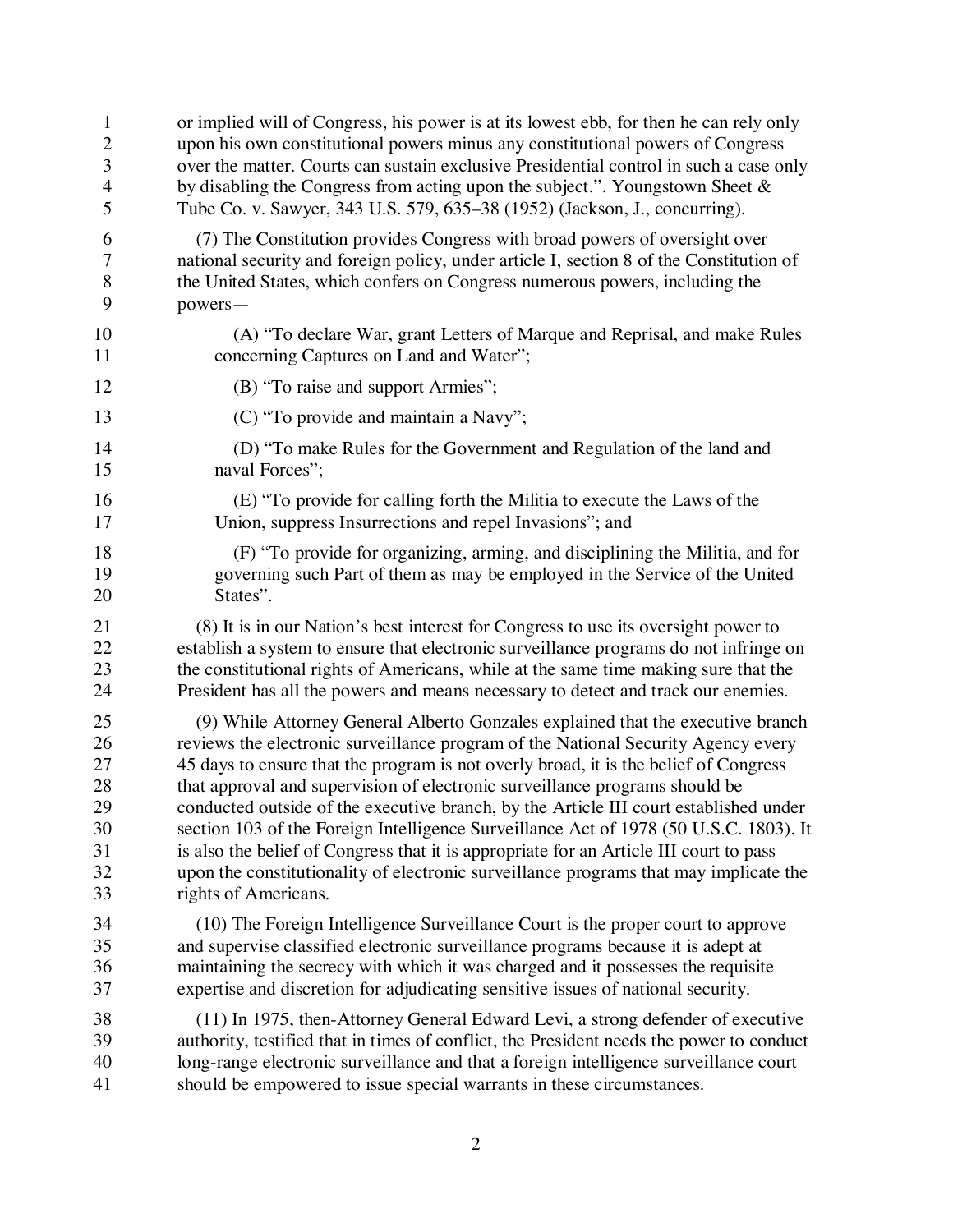- (12) This Act clarifies and definitively establishes that the Foreign Intelligence Surveillance Court has the authority to review electronic surveillance programs and pass upon their constitutionality. Such authority is consistent with well-established, longstanding practices.
- (13) The Foreign Intelligence Surveillance Court already has broad authority to approve surveillance of members of international conspiracies, in addition to granting warrants for surveillance of a particular individual under sections 104, 105, and 402 of the Foreign Intelligence Surveillance Act of 1978 (50 U.S.C. 1804, 1805, and 1842).
- (14) Prosecutors have significant flexibility in investigating domestic conspiracy cases. Courts have held that flexible warrants comply with the fourth amendment to the Constitution of the United States when they relate to complex, far reaching, and multi-faceted criminal enterprises like drug conspiracies and money laundering rings. The courts recognize that applications for search warrants must be judged in a common sense and realistic fashion, and the courts permit broad warrant language where, due to the nature and circumstances of the investigation and the criminal organization, more precise descriptions are not feasible.
- (15) Federal agents investigating international terrorism by foreign enemies are 19 entitled to tools at least as broad as those used by Federal agents investigating<br>20 domestic crimes by United States citizens. The Supreme Court, in the "Keith C domestic crimes by United States citizens. The Supreme Court, in the "Keith Case", United States v. United States District Court for the Eastern District of Michigan, 407 U.S. 297 (1972), recognized that the standards and procedures used to fight 23 ordinary crime may not be applicable to cases involving national security. The Court<br>24 cecognized that national "security surveillance may involve different policy and recognized that national "security surveillance may involve different policy and practical considerations from the surveillance of ordinary crime" and that courts should be more flexible in issuing warrants in national security cases. United States v. United States District Court for the Eastern District of Michigan, 407 U.S. 297, 322 (1972).
- (16) By authorizing the Foreign Intelligence Surveillance Court to review electronic surveillance programs, Congress preserves the ability of the Commander in Chief to use the necessary means to guard our national security, while also protecting the civil liberties and constitutional rights that we cherish.
- SEC. 3. DEFINITIONS.
- The Foreign Intelligence Surveillance Act of 1978 (50 U.S.C. 1801 et seq.) is amended—
- (1) by redesignating title VII as title VIII;
- (2) by redesignating section 701 as section 801; and
- (3) by inserting after title VI the following:

# "TITLE VII—ELECTRONIC SURVEILLANCE

"SEC. 701. DEFINITIONS.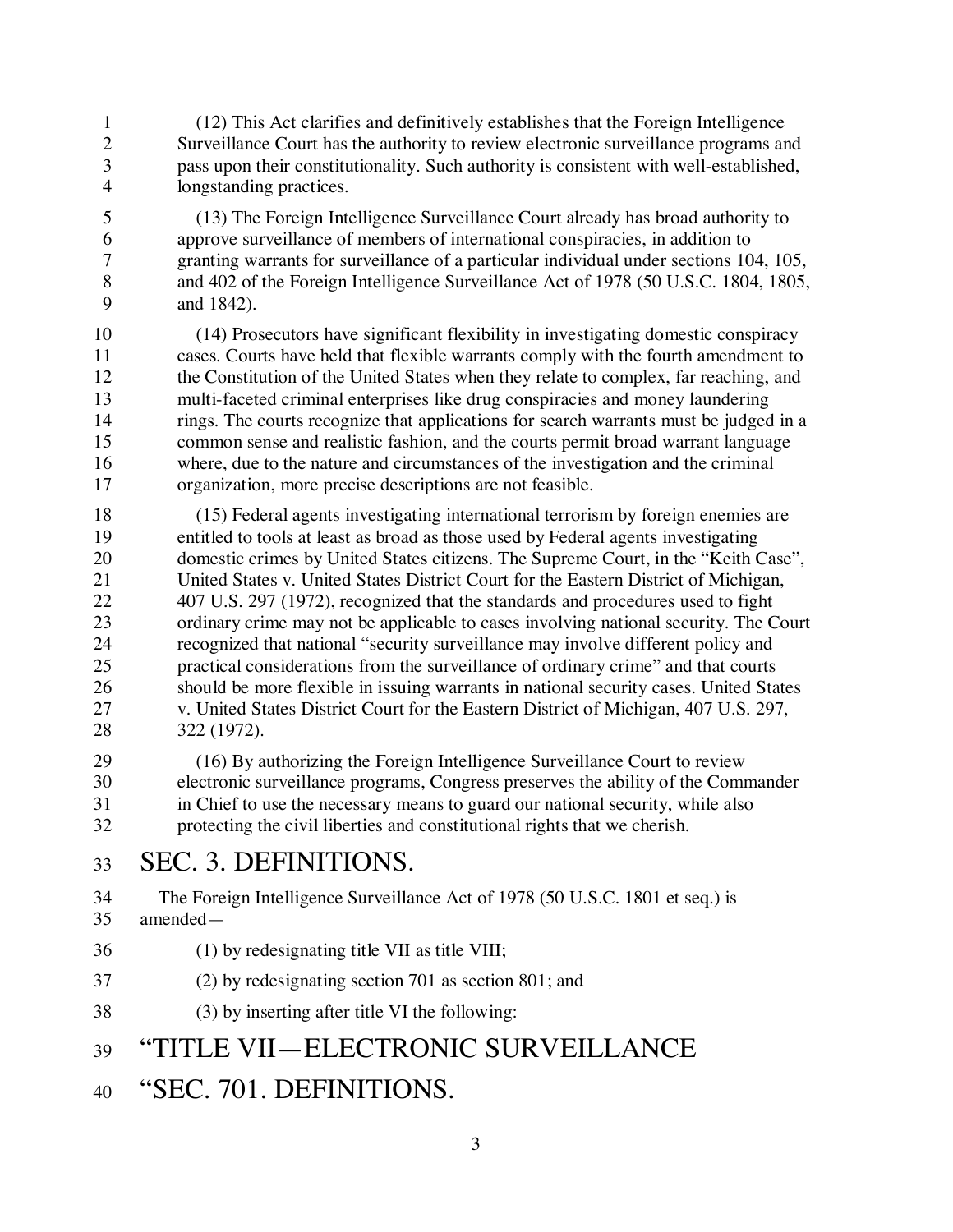| $\mathbf{1}$   | "As used in this title —                                                                 |
|----------------|------------------------------------------------------------------------------------------|
| $\overline{2}$ | "(1) the terms 'agent of a foreign power', 'Attorney General', 'foreign                  |
| 3              | intelligence information', 'foreign power', 'international terrorism', 'minimization     |
| $\overline{4}$ | procedures', 'person', 'United States', and 'United States person' have the same         |
| 5              | meaning as in section 101;                                                               |
| 6              | "(2) the term 'congressional intelligence committees' means the Select                   |
| $\tau$         | Committee on Intelligence of the Senate and the Permanent Select Committee on            |
| 8              | Intelligence of the House of Representatives;                                            |
| 9              | "(3) the term 'electronic communication' means any transfer of signs, signals,           |
| 10             | writing, images, sounds, data, or intelligence of any nature transmitted in whole or     |
| 11             | in part by a wire, radio, electromagnetic, photoelectronic or photooptical system,       |
| 12             | cable, or other like connection furnished or operated by any person engaged as a         |
| 13             | common carrier in providing or operating such facilities for the transmission of         |
| 14             | communications;                                                                          |
| 15             | "(4) the term 'electronic surveillance' means the acquisition by an electronic,          |
| 16             | mechanical, or other surveillance device of the substance of any electronic              |
| 17             | communication sent by, received by, or intended to be received by a person who is        |
| 18             | in the United States, where there is a reasonable possibility that the surveillance will |
| 19             | intercept communication in which a person in the United States participating in the      |
| 20             | communication has a reasonable expectation of privacy;                                   |
| 21             | "(5) the term 'electronic surveillance program' means a program to engage in             |
| 22             | electronic surveillance-                                                                 |
| 23             | "(A) to gather foreign intelligence information or to protect against                    |
| 24             | international terrorism or clandestine intelligence activities by obtaining the          |
| 25             | substance of or information regarding electronic communications sent by,                 |
| 26             | received by, or intended to be received by a foreign power, an agent or agents           |
| 27             | of a foreign power, or a person or persons who have had communication with a             |
| 28             | foreign power seeking to commit an act of international terrorism or                     |
| 29             | clandestine intelligence activities against the United States;                           |
| 30             | "(B) where it is not feasible to name every person or address every location             |
| 31             | to be subjected to electronic surveillance; and                                          |
| 32             | "(C) where effective gathering of foreign intelligence information requires              |
| 33             | an extended period of electronic surveillance;                                           |
| 34             | "(6) the term 'Foreign Intelligence Surveillance Court' means the court, sitting en      |
| 35             | banc, established under section $103(a)$ ;                                               |
| 36             | "(7) the term 'Foreign Intelligence Surveillance Court of review' means the court        |
| 37             | established under section 103(b);                                                        |
| 38             | (8) the term 'intercept' means the acquisition of the substance of any electronic        |
| 39             | communication by a person through the use of any electronic, mechanical, or other        |
| 40             | device; and                                                                              |
| 41             | "(9) the term 'substance' means any information concerning the words, purport,           |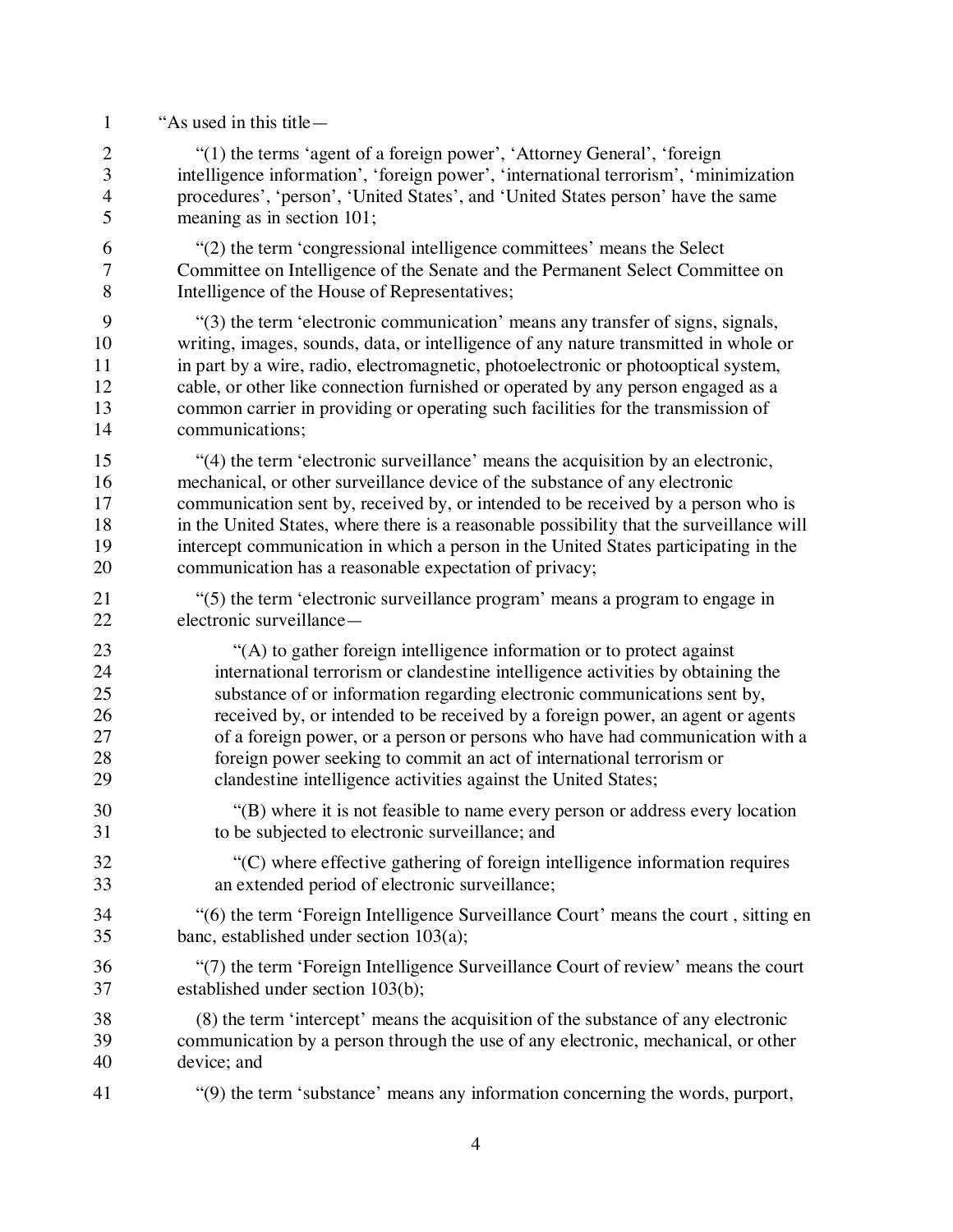|  | or meaning of a communication, and does not include information identifying the |  |  |
|--|---------------------------------------------------------------------------------|--|--|
|  |                                                                                 |  |  |

- 2 sender, origin, or recipient of the communication or the date or time of its transmission." transmission.".
- 

# SEC. 4. FOREIGN INTELLIGENCE SURVEILLANCE COURT JURISDICTION TO REVIEW ELECTRONIC

SURVEILLANCE PROGRAMS.

 Title VII of the Foreign Intelligence Surveillance Act of 1978, as amended by section 3, is amended by adding at the end the following:

# "SEC. 702. FOREIGN INTELLIGENCE

# SURVEILLANCE COURT JURISDICTION TO REVIEW

### ELECTRONIC SURVEILLANCE PROGRAMS.

 "(a) In General.—The Foreign Intelligence Surveillance Court shall have jurisdiction to issue an order under this title, lasting not longer than 45 days, that authorizes an electronic surveillance program to obtain foreign intelligence information or to protect against international terrorism or clandestine intelligence activities.

 "(b) Reauthorization.—In order to continue an electronic surveillance program after the time period described in subsection (a), the Attorney General shall submit a new application under section 703. There shall be no limit on the number of times the Attorney General may seek approval of an electronic surveillance program.

- "(c) Modifications and Appeal in Event Application Is Denied.—
- "(1) IN GENERAL.—In the event that the Foreign Intelligence Surveillance Court refuses to approve an application under subsection (a), the court shall state its reasons in a written opinion.
- "(2) OPINION.—The court shall submit a written opinion described in paragraph (1) to the Attorney General and to each member of the congressional intelligence committees (or any subcommittee thereof designated for oversight of electronic surveillance programs under this title).

 "(3) RESUBMISSION OR APPEAL.—The Attorney General shall be permitted to submit a new application under section 703 for the electronic surveillance program, reflecting modifications to address the concerns set forth in the written opinion of the Foreign Intelligence Surveillance Court. There shall be no limit on the number of times the Attorney General may seek approval of an electronic surveillance program. Alternatively, the Attorney General shall be permitted to appeal the decision of the Foreign Intelligence Surveillance Court to the Foreign Intelligence Surveillance Court of Review.

- "(d) Communications Subject to This Title.—
- "(1) IN GENERAL.—The provisions of this title requiring authorization by the Foreign Intelligence Surveillance Court apply only to interception of the substance of electronic communications sent by, received by, or intended to be received by a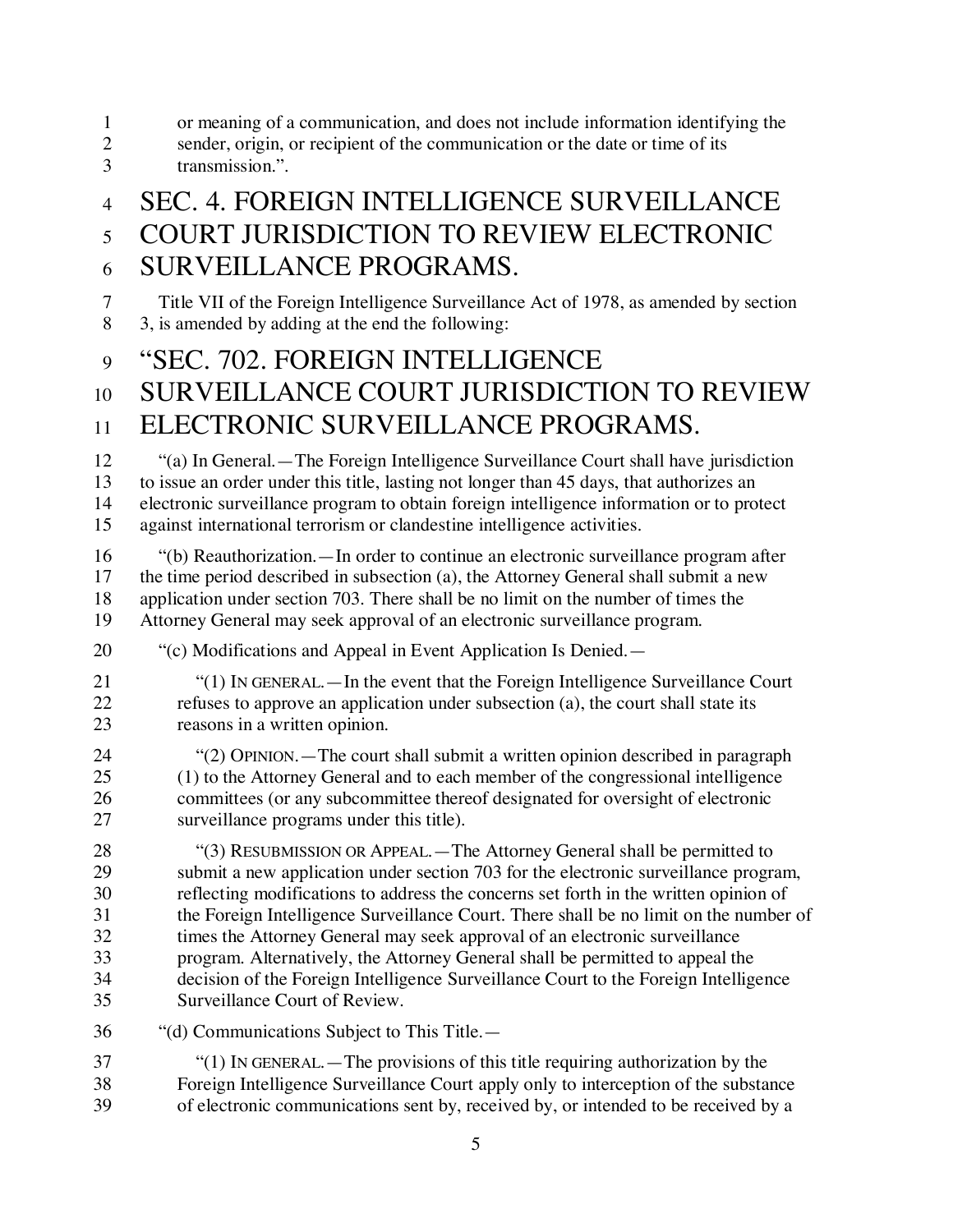| 1              | person who is in the United States, where there is a reasonable possibility that a      |
|----------------|-----------------------------------------------------------------------------------------|
| $\overline{2}$ | participant in the communication has a reasonable expectation of privacy.               |
| 3              | "(2) EXCLUSION. — The provisions of this title requiring authorization by the           |
| 4              | Foreign Intelligence Surveillance Court do not apply to information identifying the     |
| 5              | sender, origin, or recipient of the electronic communication or the date or time of its |
| 6              | transmission that is obtained without review of the substance of the electronic         |
| 7              | communication.                                                                          |
| 8              | "(e) Existing Programs Subject to This Title.—                                          |
| 9              | "(1) IN GENERAL.—The Attorney General shall submit an application to the                |
| 10             | Foreign Intelligence Surveillance Court for any electronic surveillance program to      |
| 11             | obtain foreign intelligence information or to protect against international terrorism   |
| 12             | or clandestine intelligence activities.                                                 |
| 13             | "(2) EXISTING PROGRAMS. - Not later than 45 days after the date of enactment of         |
| 14             | this title, the Attorney General shall submit an application under this title for       |
| 15             | approval of the electronic surveillance program sometimes referred to as the            |
| 16             | 'Terrorist Surveillance Program' and discussed by the Attorney General before the       |
| 17             | Committee on the Judiciary of the United States Senate on February 6, 2006. Not         |
| 18             | later than 120 days after the date of enactment of this title, the Attorney General     |
| 19             | shall submit applications under this title for approval of any other electronic         |
| 20             | surveillance program in existence on the date of enactment of this title that has not   |
| 21             | been submitted to the Foreign Intelligence Surveillance Court.".                        |
| 22             | <b>SEC. 5. APPLICATIONS FOR APPROVAL OF</b>                                             |
| 23             | ELECTRONIC SURVEILLANCE PROGRAMS.                                                       |
| 24             | Title VII of the Foreign Intelligence Surveillance Act of 1978, as amended by section   |
| 25             | 4, is amended by adding at the end the following:                                       |
| 26             | "SEC. 703. APPLICATIONS FOR APPROVAL OF                                                 |
| 27             | ELECTRONIC SURVEILLANCE PROGRAMS.                                                       |
| 28             | "(a) In General. — Each application for approval of an electronic surveillance program  |
| 29             | under this title shall—                                                                 |
| 30             | "(1) be made by the Attorney General;                                                   |
| 31             | "(2) include a statement of the authority conferred on the Attorney General by the      |
| 32             | President of the United States;                                                         |
| 33             | "(3) include a statement setting forth the legal basis for the conclusion by the        |
| 34             | Attorney General that the electronic surveillance program is consistent with the        |
| 35             | requirements of the Constitution of the United States;                                  |
| 36             | "(4) certify that the information sought cannot reasonably be obtained by               |
| 37             | conventional investigative techniques or through an application under section 104;      |
| 38             | "(5) include the name, if known, identity, or description of the foreign power or       |
| 39             | agent of a foreign power seeking to commit an act of international terrorism or         |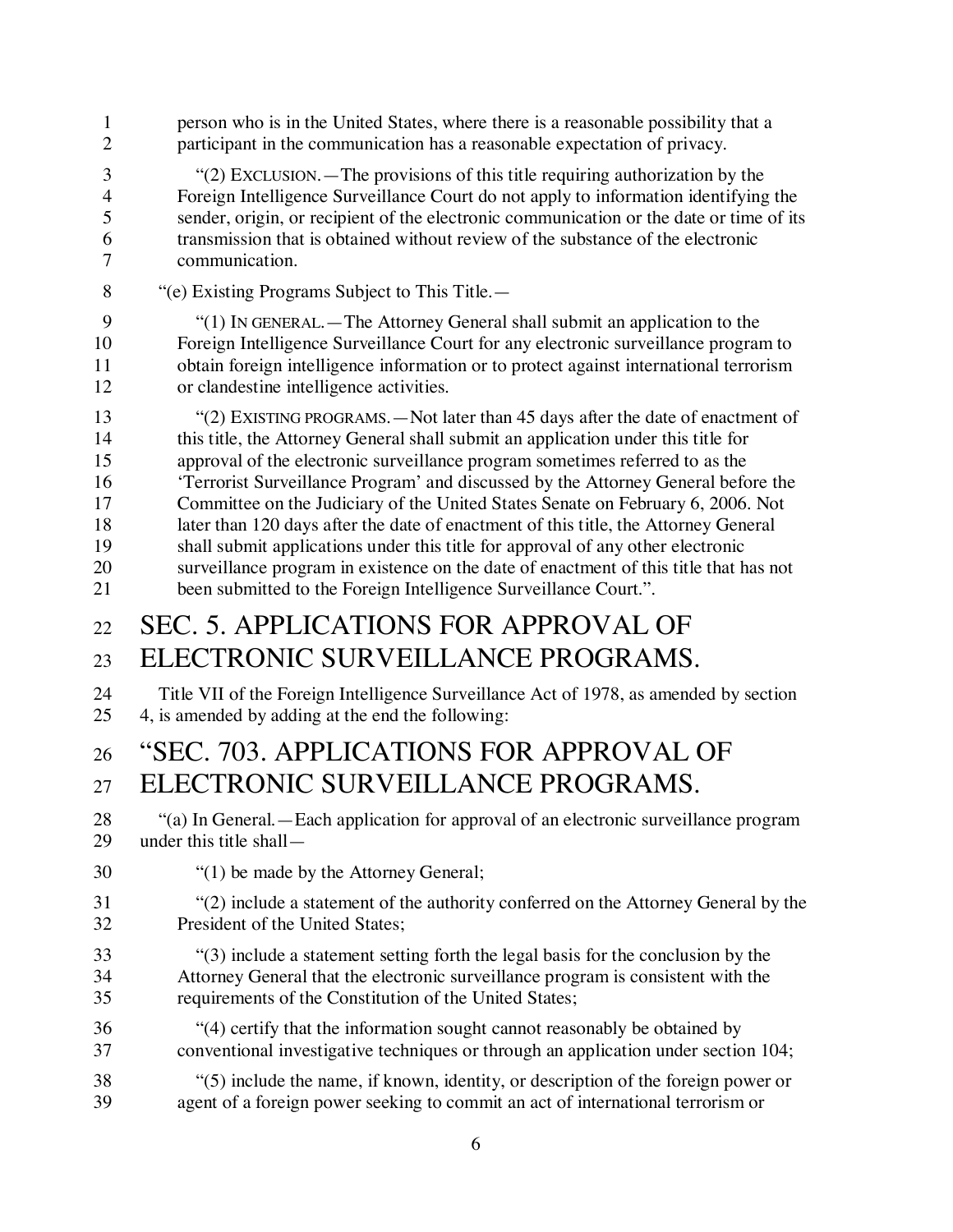clandestine intelligence activities against the United States that the electronic surveillance program seeks to monitor or detect; "(6) include a statement of the means and operational procedures by which the surveillance will be executed and effected; "(7) include a statement of the facts and circumstances relied upon by the Attorney General to justify the belief that at least 1 of the participants in the communications to be intercepted by the electronic surveillance program will be the foreign power or agent of a foreign power that is specified under paragraph (5), or a person who has had communication with the foreign power or agent of a foreign power that is specified under paragraph (5), and is seeking to commit an act of international terrorism or clandestine intelligence activities against the United States; 13 "(8) include a statement of the proposed minimization procedures; "(9) include a detailed description of the nature of the information sought and the type of communication to be intercepted by the electronic surveillance program; "(10) include an estimate of the number of communications to be intercepted by 17 the electronic surveillance program during the requested authorization period; "(11) specify the date that the electronic surveillance program that is the subject of the application was initiated, if it was initiated before submission of the application; "(12) certify that any electronic surveillance of a person in the United States under this title shall cease 45 days after the date of the authorization, unless the 23 Government has obtained judicial authorization for continued surveillance of the person in the United States under section 104 or another Federal statute: person in the United States under section 104 or another Federal statute; "(13) include a statement of the facts concerning all previous applications that 26 have been made to the Foreign Intelligence Surveillance Court under this title<br>27 involving the electronic surveillance program in the application, including the involving the electronic surveillance program in the application, including the minimization procedures and the means and operational procedures proposed, and the Foreign Intelligence Surveillance Court's decision on each previous application; and "(14) include a statement of the facts concerning the implementation of the electronic surveillance program described in the application, including, for any period of operation of the program authorized at least 45 days prior to the date of submission of the application— "(A) the minimization procedures implemented; "(B) the means and operational procedures by which the surveillance was executed and effected; "(C) the number of communications subjected to the electronic surveillance program; "(D) the identity, if known, or a description of any United States person whose communications sent or received in the United States were intercepted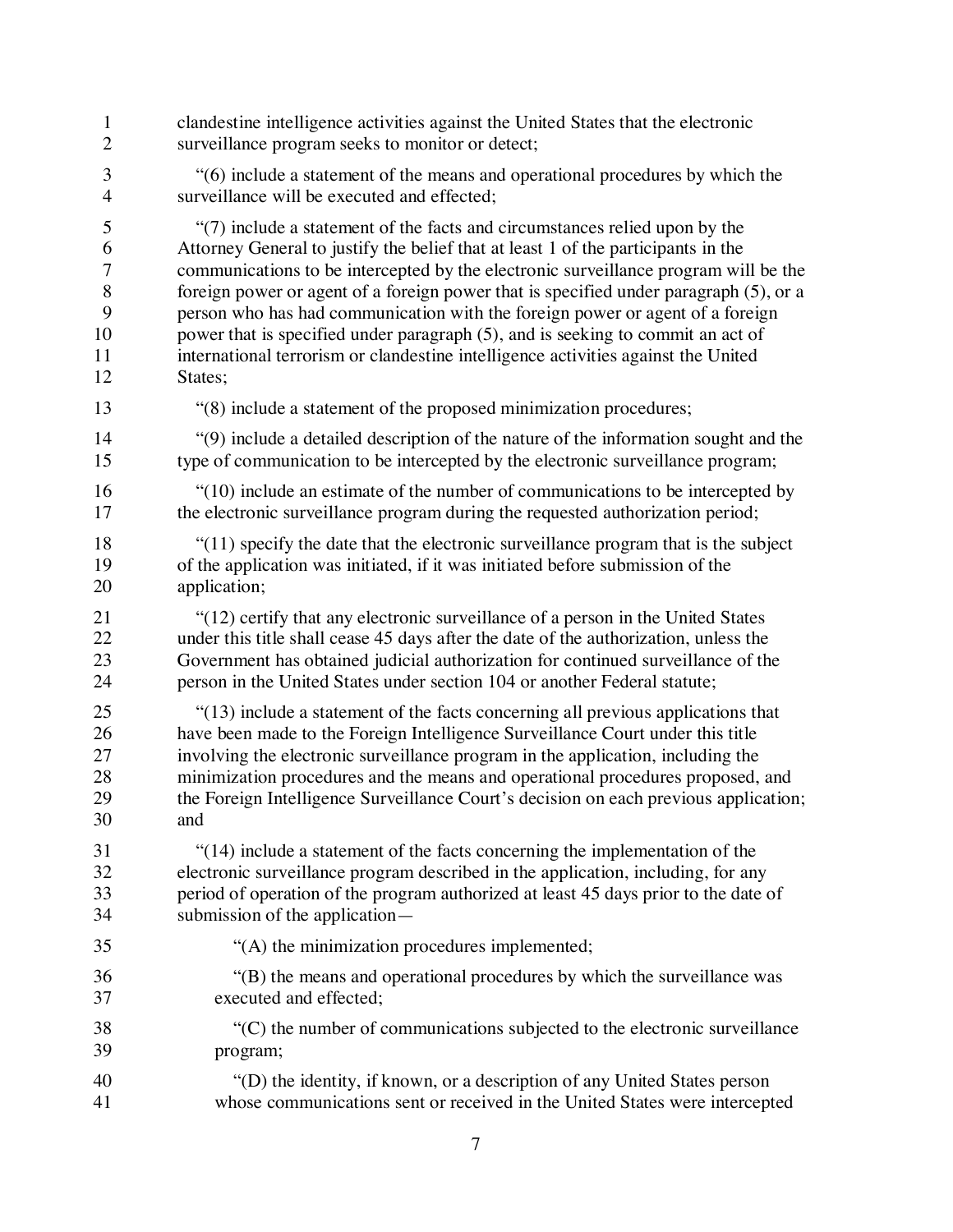| 1              | by the electronic surveillance program; and                                                |
|----------------|--------------------------------------------------------------------------------------------|
| $\overline{2}$ | "(E) a description of the foreign intelligence information obtained through                |
| 3              | the electronic surveillance program.                                                       |
| $\overline{4}$ | "(b) Additional Information. - The Foreign Intelligence Surveillance Court may             |
| 5              | require the Attorney General to furnish such other information as may be necessary to      |
| 6              | make a determination under section 704.".                                                  |
| $\overline{7}$ | <b>SEC. 6. APPROVAL OF ELECTRONIC</b>                                                      |
| 8              | <b>SURVEILLANCE PROGRAMS.</b>                                                              |
| 9              | Title VII of the Foreign Intelligence Surveillance Act of 1978, as amended by section      |
| 10             | 5, is amended by adding at the end the following:                                          |
| 11             | "SEC. 704. APPROVAL OF ELECTRONIC                                                          |
| 12             | SURVEILLANCE PROGRAMS.                                                                     |
| 13             | "(a) Necessary Findings.—Upon receipt of an application under section 703, the             |
| 14             | Foreign Intelligence Surveillance Court shall enter an ex parte order as requested, or as  |
| 15             | modified, approving the electronic surveillance program if it finds that—                  |
| 16             | "(1) the President has authorized the Attorney General to make the application for         |
| 17             | electronic surveillance for foreign intelligence information;                              |
| 18             | "(2) approval of the electronic surveillance program in the application is                 |
| 19             | consistent with the duty of the Foreign Intelligence Surveillance Court to uphold the      |
| 20             | Constitution of the United States;                                                         |
| 21             | "(3) there is probable cause to believe that the electronic surveillance program           |
| 22             | will intercept communications of the foreign power or agent of a foreign power             |
| 23             | specified in the application, or a person who has had communication with the               |
| 24             | foreign power or agent of a foreign power that is specified in the application and is      |
| 25             | seeking to commit an act of international terrorism or clandestine intelligence            |
| 26             | activities against the United States;                                                      |
| 27             | "(4) the proposed minimization procedures meet the definition of minimization              |
| 28             | procedures under section 101(h);                                                           |
| 29             | "(5) the application contains all statements and certifications required by section        |
| 30             | $703$ ; and                                                                                |
| 31             | "(6) an evaluation of the implementation of the electronic surveillance program,           |
| 32             | as described in subsection (b), supports approval of the application.                      |
| 33             | "(b) Evaluation of the Implementation of the Electronic Surveillance Program. — In         |
| 34             | determining whether the implementation of the electronic surveillance program supports     |
| 35             | approval of the application for purposes of subsection $(a)(6)$ , the Foreign Intelligence |
| 36             | Surveillance Court shall consider the performance of the electronic surveillance program   |
| 37             | for at least 3 previously authorized periods, to the extent such information is available, |
| 38             | and shall-                                                                                 |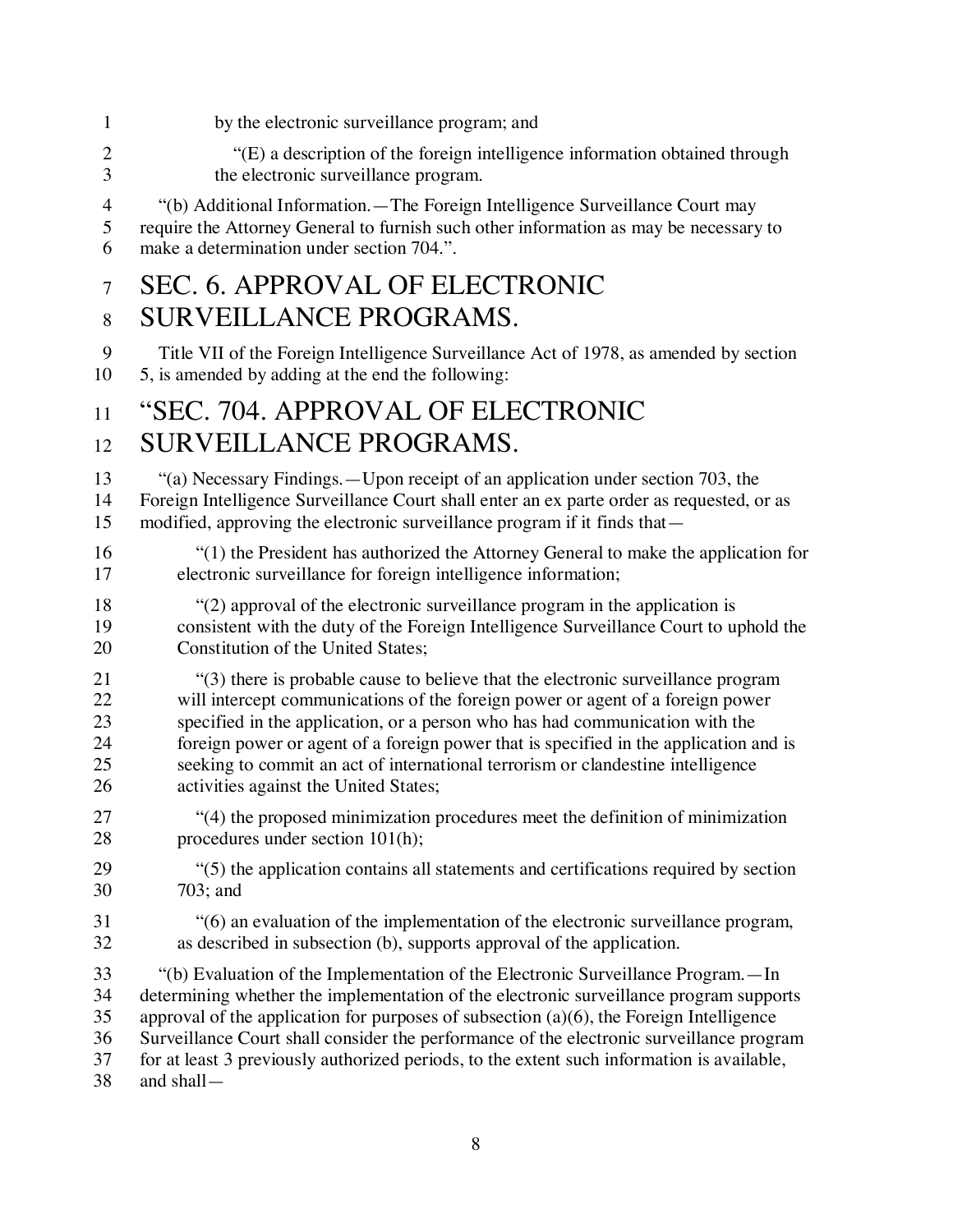"(1) evaluate whether the electronic surveillance program has been implemented 2 in accordance with the proposal by the Federal Government by comparing— "(A) the minimization procedures proposed with the minimization procedures implemented; "(B) the nature of the information sought with the nature of the information obtained; and "(C) the means and operational procedures proposed with the means and operational procedures implemented; "(2) consider the number of communications intercepted by the electronic surveillance program and the length of time the electronic surveillance program has been in existence; and "(3) consider the effectiveness of the electronic surveillance program, as reflected by the foreign intelligence information obtained.". SEC. 7. CONGRESSIONAL OVERSIGHT. Title VII of the Foreign Intelligence Surveillance Act of 1978, as amended by section 6, is amended by adding at the end the following: "SEC. 705. CONGRESSIONAL OVERSIGHT. "(a) In General.—The President shall submit to each member of the congressional intelligence committees (or any subcommittee thereof designated for oversight of electronic surveillance programs under this title) a report on the management and operational details of the electronic surveillance program generally and on any specific surveillance conducted under the electronic surveillance program whenever requested by either of the committees, or any such subcommittee, as applicable. "(b) Semi-Annual Reports.— "(1) IN GENERAL.—In addition to any reports required under subsection (a), the President shall, not later than 6 months after the date of enactment of this Act and every 6 months thereafter, fully inform each member of the congressional intelligence committees (or any subcommittee thereof designated for oversight of electronic surveillance programs under this title) on all electronic surveillance conducted under the electronic surveillance program. "(2) CONTENTS.—Each report under paragraph (1) shall include the following: <sup>4</sup>(A) A complete discussion of the management, operational details,<br>33 effectiveness, and necessity of the electronic surveillance program gene effectiveness, and necessity of the electronic surveillance program generally, and of the management, operational details, effectiveness, and necessity of all electronic surveillance conducted under the program, during the 6-month period ending on the date of such report. "(B) The total number of targets of electronic surveillance commenced or continued under the electronic surveillance program. "(C) The total number of United States persons targeted for electronic